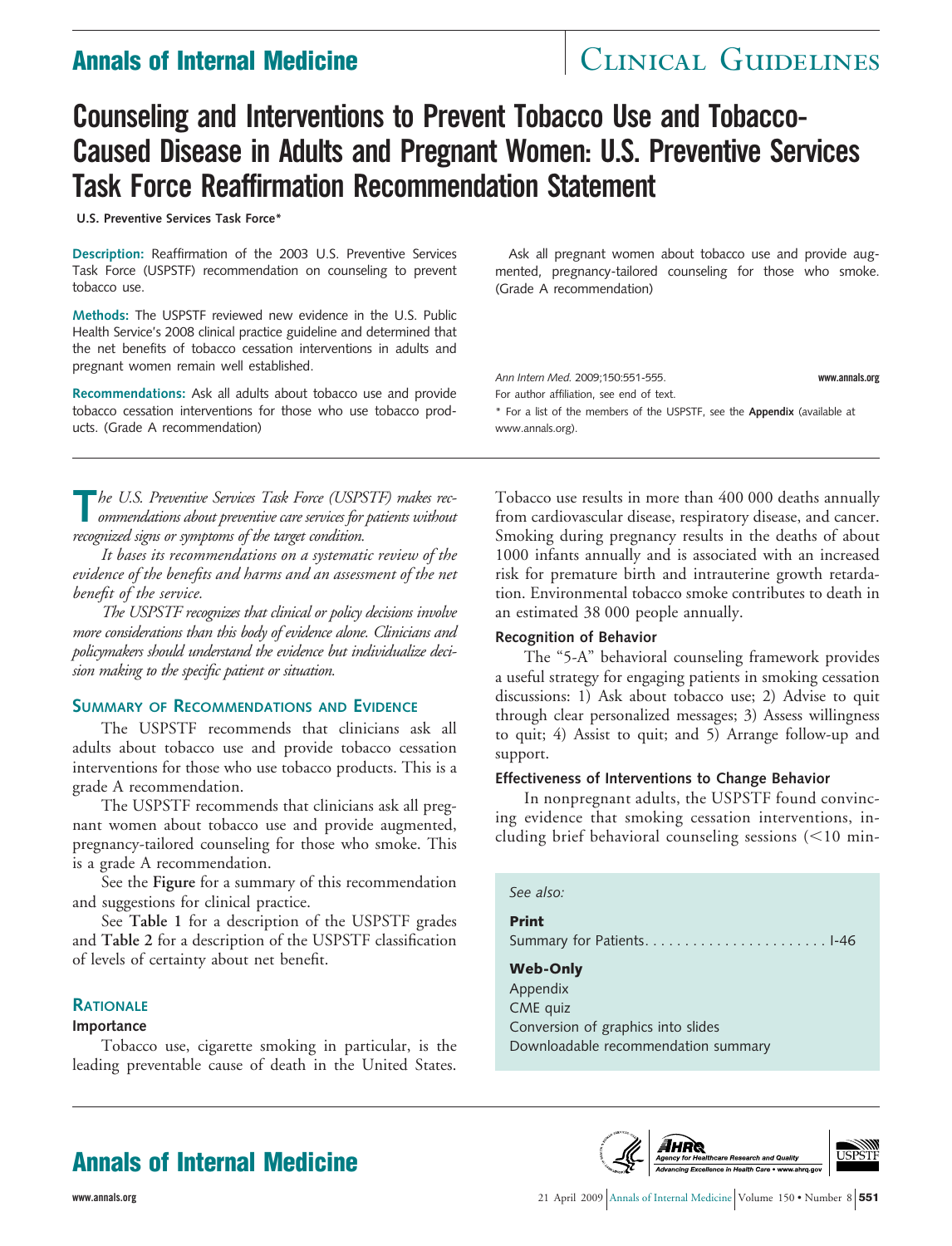#### CLINICAL GUIDELINES | Preventing Tobacco Use and Related Disease in Adults and Pregnant Women

utes) and pharmacotherapy delivered in primary care settings, are effective in increasing the proportion of smokers who successfully quit and remain abstinent for 1 year. Although less effective than longer interventions, even minimal interventions  $(<$ 3 minutes) have been found to increase quit rates. See the Clinical Considerations section for a discussion of complementary services to which primary care clinicians may refer patients.

The USPSTF found convincing evidence that smoking cessation decreases the risk for heart disease, stroke, and lung disease.

In pregnant women, the USPSTF found convincing evidence that smoking cessation counseling sessions, augmented with messages and self-help materials tailored for pregnant smokers, increases abstinence rates during pregnancy compared with brief, generic counseling interventions alone. Tobacco cessation at any point during pregnancy yields substantial health benefits for the expectant mother and baby. The USPSTF found inadequate evidence to evaluate the safety or efficacy of pharmacotherapy during pregnancy.

#### **Harms of Interventions**

Finding no published studies that describe harms of counseling to prevent tobacco use in adults or pregnant women, the USPSTF judged the magnitude of these harms to be no greater than small. Harms of pharmacotherapy are dependent on the specific medication used. In nonpregnant adults, the USPSTF judged these harms to be small.

#### **USPSTF Assessment**

The USPSTF concludes that there is high certainty that the net benefit of tobacco cessation interventions in adults is substantial.

The USPSTF also concludes that there is high certainty that the net benefit of augmented, pregnancytailored counseling in pregnant women is substantial.

#### **CLINICAL CONSIDERATIONS**

#### **Patient Population Under Consideration**

This recommendation applies to adults 18 years or older and all pregnant women regardless of age. The USPSTF plans to issue a separate recommendation statement about counseling to prevent tobacco use in nonpregnant adolescents and children.

#### **Counseling Interventions**

Various primary care clinicians may deliver effective interventions. There is a dose–response relationship between quit rates and the intensity of counseling (that is, more or longer sessions improve quit rates). Quit rates seem to plateau after 90 minutes of total counseling contact time (1). Helpful components of counseling include problem-solving guidance for smokers (to help them develop a plan to quit and overcome common barriers to quitting) and the provision of social support as part of treatment. Complementary practices that improve cessation rates include motivational interviewing, assessing readiness to change, offering more intensive counseling or referrals, and using telephone "quit lines" (1).

#### **Treatment**

Combination therapy with counseling and medications is more effective at increasing cessation rates than either component alone. Pharmacotherapy approved by the U.S. Food and Drug Administration and identified as effective for treating tobacco dependence in nonpregnant adults includes several forms of nicotine replacement therapy (gum, lozenge, transdermal patch, inhaler, and nasal spray), sustained-release bupropion, and varenicline (1).

#### **Useful Resources**

Detailed reviews and recommendations about clinical interventions for tobacco cessation are available in the U.S. Public Health Service Clinical Practice Guideline "Treating Tobacco Use and Dependence: 2008 Update" (available at www.surgeongeneral.gov/tobacco) (1).

Tobacco-related recommendations from the Centers for Disease Control and Prevention's Guide to Community Preventive Services are available at www.thecommunity guide.org/tobacco (2).

#### **OTHER CONSIDERATIONS**

#### **Implementation**

Strategies that have been shown to improve rates of tobacco cessation counseling and interventions in primary care settings include implementing a tobacco user identification system; providing education, resources, and feedback to promote clinician intervention; and dedicating staff to provide tobacco dependence treatment and assessing the delivery of this treatment in staff performance evaluations (1).

#### **DISCUSSION**

In 2003, the USPSTF reviewed the evidence for tobacco cessation interventions in adults and pregnant women contained in the 2000 U.S. Public Health Service (PHS) clinical practice guideline "Treating Tobacco Use and Dependence" (3) and found that the benefits of these interventions substantially outweighed the harms (4). In 2008, the USPSTF reviewed new evidence in the updated PHS guideline (1) and determined that the net benefits of screening and tobacco cessation interventions in adults and pregnant women remain well established. The USPSTF found no new substantial evidence that could change its recommendations and, therefore, reaffirms its previous recommendations. The previous recommendation statement (4) and a link to the updated PHS guideline review can be found at www.preventiveservices.ahrq.gov.

#### **RECOMMENDATIONS OF OTHERS**

Policies of the American Academy of Family Physicians on tobacco use prevention and cessation (5) are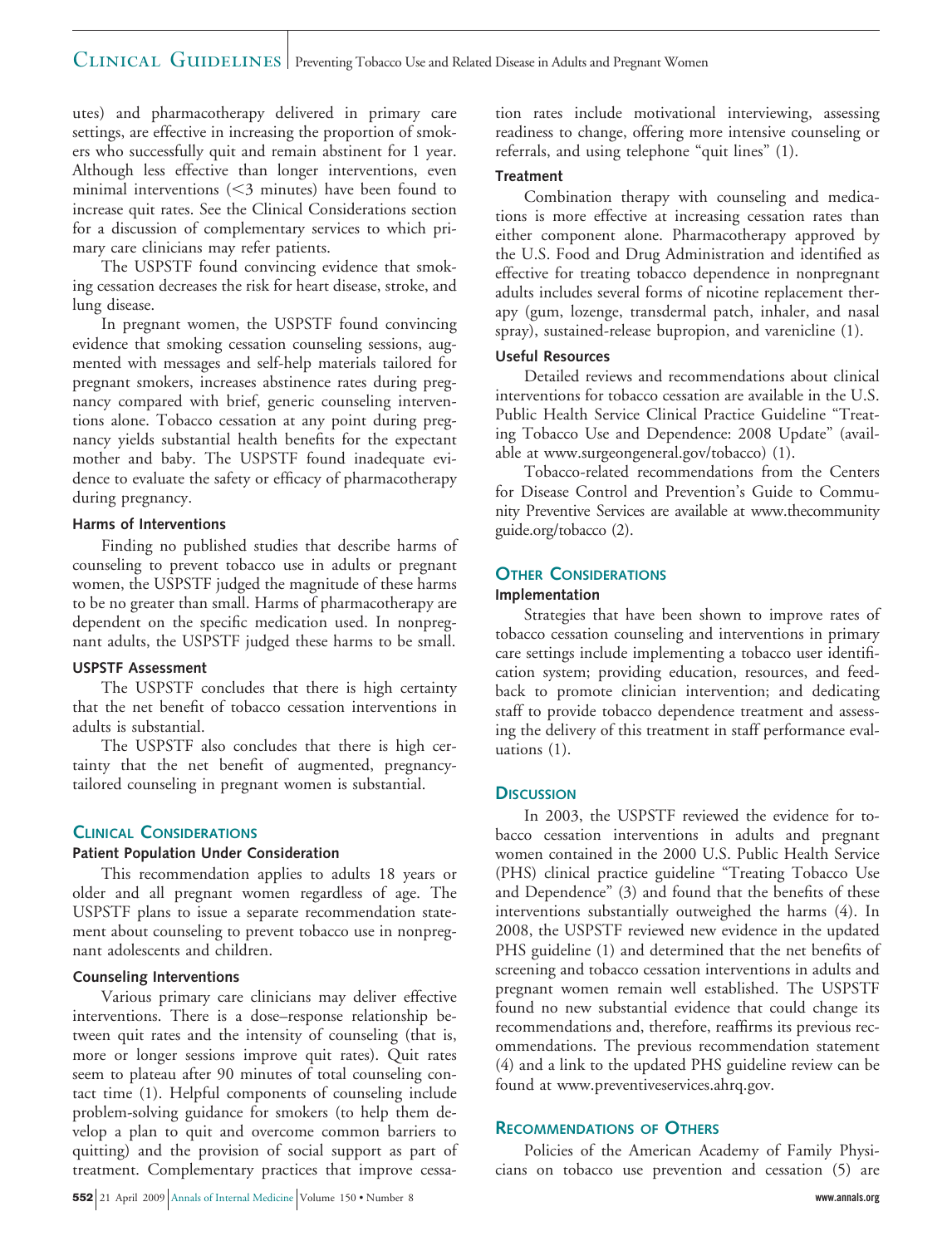Preventing Tobacco Use and Related Disease in Adults and Pregnant Women  $\vert$  CLINICAL GUIDELINES

Figure. Counseling and interventions to prevent tobacco use and tobacco-caused disease in adults and pregnant women: clinical **summary of a U.S. Preventive Services Task Force recommendation.**

### **Annals of Internal Medicine**



### **COUNSELING AND INTERVENTIONS TO PREVENT TOBACCO USE AND TOBACCO-CAUSED DISEASE IN ADULTS AND PREGNANT WOMEN: CLINICAL SUMMARY OF U.S. PREVENTIVE SERVICES TASK FORCE RECOMMENDATION**

| Population                                     | Adults Age ≥18 Years                                                                                                                                                                                                                                                                                                                                                                                                                                | Pregnant Women of Any Age                                                                                       |
|------------------------------------------------|-----------------------------------------------------------------------------------------------------------------------------------------------------------------------------------------------------------------------------------------------------------------------------------------------------------------------------------------------------------------------------------------------------------------------------------------------------|-----------------------------------------------------------------------------------------------------------------|
| Recommendation                                 | Ask about tobacco use.<br>Provide tobacco cessation interventions to<br>those who use tobacco products.                                                                                                                                                                                                                                                                                                                                             | Ask about tobacco use.<br>Provide augmented pregnancy-tailored<br>counseling for women who smoke.               |
|                                                | Grade: A                                                                                                                                                                                                                                                                                                                                                                                                                                            | Grade: A                                                                                                        |
| Counseling                                     | The "5-A" framework provides a useful counseling strategy:<br>1. Ask about tobacco use<br>2. Advise to quit through clear personalized messages<br>3. Assess willingness to quit<br>4. Assist to quit<br>5. Arrange follow-up and support<br>Intensity of counseling matters: brief one-time counseling works; however, longer sessions or multiple sessions are more effective.<br>Telephone counseling "quit lines" also improve cessation rates. |                                                                                                                 |
| Pharmacotherapy                                | Combination therapy with counseling and medications is more<br>effective than either component alone.<br>FDA-approved pharmacotherapy includes nicotine replacement<br>therapy, sustained-release bupropion, and varenicline.                                                                                                                                                                                                                       | The USPSTF found inadequate evidence to evaluate the<br>safety or efficacy of pharmacotherapy during pregnancy. |
| Implementation                                 | Successful implementation strategies for primary care practice include:<br>• Instituting a tobacco user identification system<br>• Promoting clinician intervention through education, resources, and feedback<br>• Dedicating staff to provide treatment, and assessing the delivery of treatment in staff performance evaluations                                                                                                                 |                                                                                                                 |
| Relevant<br>Recommendations<br>from the USPSTF | Recommendations on other behavioral counseling topics are available at www.preventiveservices.ahrq.gov.                                                                                                                                                                                                                                                                                                                                             |                                                                                                                 |

For a summary of the evidence systematically reviewed in making these recommendations, the full recommendation statement, and supporting documents, please go to www.preventiveservices.ahrq.gov.

FDA = U.S. Food and Drug Administration; USPSTF = U.S. Preventive Services Task Force.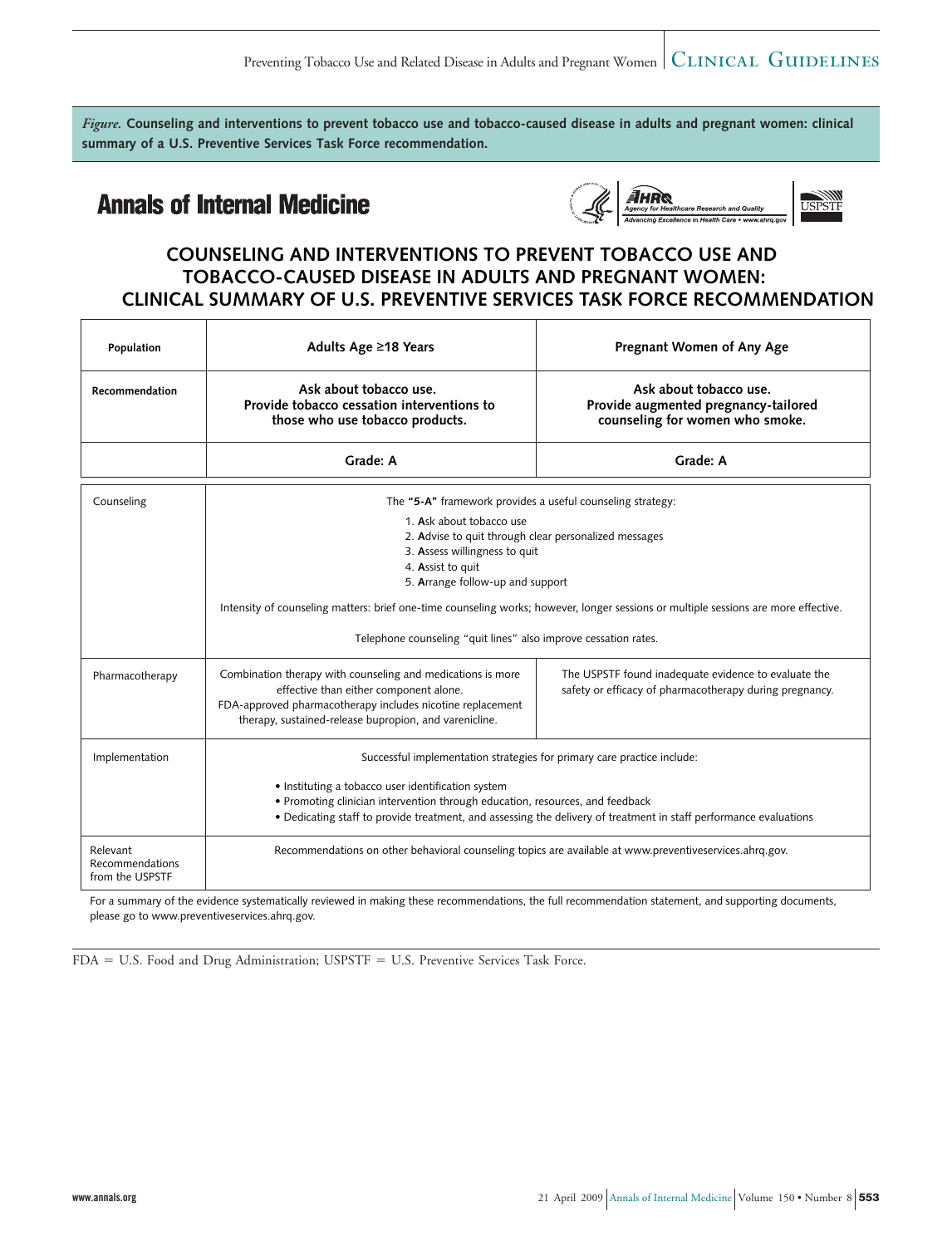#### *Table 1.* **What the USPSTF Grades Mean and Suggestions for Practice**

| Grade       | <b>Definition</b>                                                                                                                                                                                                                                     | <b>Suggestions for Practice</b>                                                                                                                                                                          |
|-------------|-------------------------------------------------------------------------------------------------------------------------------------------------------------------------------------------------------------------------------------------------------|----------------------------------------------------------------------------------------------------------------------------------------------------------------------------------------------------------|
| A           | The USPSTF recommends the service. There is high certainty that the net benefit<br>is substantial.                                                                                                                                                    | Offer/provide this service.                                                                                                                                                                              |
| R           | The USPSTF recommends the service. There is high certainty that the net benefit<br>is moderate or there is moderate certainty that the net benefit is moderate to<br>substantial.                                                                     | Offer/provide this service.                                                                                                                                                                              |
|             | The USPSTF recommends against routinely providing the service. There may be<br>considerations that support providing the service in an individual patient.<br>There is moderate or high certainty that the net benefit is small.                      | Offer/provide this service only if other considerations<br>support offering or providing the service in an<br>individual patient.                                                                        |
|             | The USPSTF recommends against the service. There is moderate or high<br>certainty that the service has no net benefit or that the harms outweigh the<br>benefits.                                                                                     | Discourage the use of this service.                                                                                                                                                                      |
| I statement | The USPSTE concludes that the current evidence is insufficient to assess the<br>balance of benefits and harms of the service. Evidence is lacking, of poor<br>quality, or conflicting, and the balance of benefits and harms cannot be<br>determined. | Read the clinical considerations section of the USPSTF<br>Recommendation Statement. If the service is<br>offered, patients should understand the uncertainty<br>about the balance of benefits and harms. |

USPSTF = U.S. Preventive Services Task Force.

#### *Table 2.* **U.S. Preventive Services Task Force Levels of Certainty Regarding Net Benefit**

| Level of Certainty* | Description                                                                                                                                                                                                                                                                                                                                                                                                                                                                                                                                                                                     |
|---------------------|-------------------------------------------------------------------------------------------------------------------------------------------------------------------------------------------------------------------------------------------------------------------------------------------------------------------------------------------------------------------------------------------------------------------------------------------------------------------------------------------------------------------------------------------------------------------------------------------------|
| High                | The available evidence usually includes consistent results from well-designed, well-conducted studies in representative primary care<br>populations. These studies assess the effects of the preventive service on health outcomes. This conclusion is therefore<br>unlikely to be strongly affected by the results of future studies.                                                                                                                                                                                                                                                          |
| Moderate            | The available evidence is sufficient to determine the effects of the preventive service on health outcomes, but confidence in the<br>estimate is constrained by such factors as:<br>the number, size, or quality of individual studies<br>inconsistency of findings across individual studies<br>limited generalizability of findings to routine primary care practice<br>lack of coherence in the chain of evidence.<br>As more information becomes available, the magnitude or direction of the observed effect could change, and this change may be<br>large enough to alter the conclusion. |
| Low                 | The available evidence is insufficient to assess effects on health outcomes. Evidence is insufficient because of:<br>the limited number or size of studies<br>important flaws in study design or methods<br>inconsistency of findings across individual studies<br>gaps in the chain of evidence<br>findings that are not generalizable to routine primary care practice<br>a lack of information on important health outcomes.<br>More information may allow an estimation of effects on health outcomes.                                                                                      |

\* The U.S. Preventive Services Task Force (USPSTF) defines *certainty* as "likelihood that the USPSTF assessment of the net benefit of a preventive service is correct." The net benefit is defined as benefit minus harm of the preventive service as implemented in a general primary care population. The USPSTF assigns a certainty level based on the nature of the overall evidence available to assess the net benefit of a preventive service.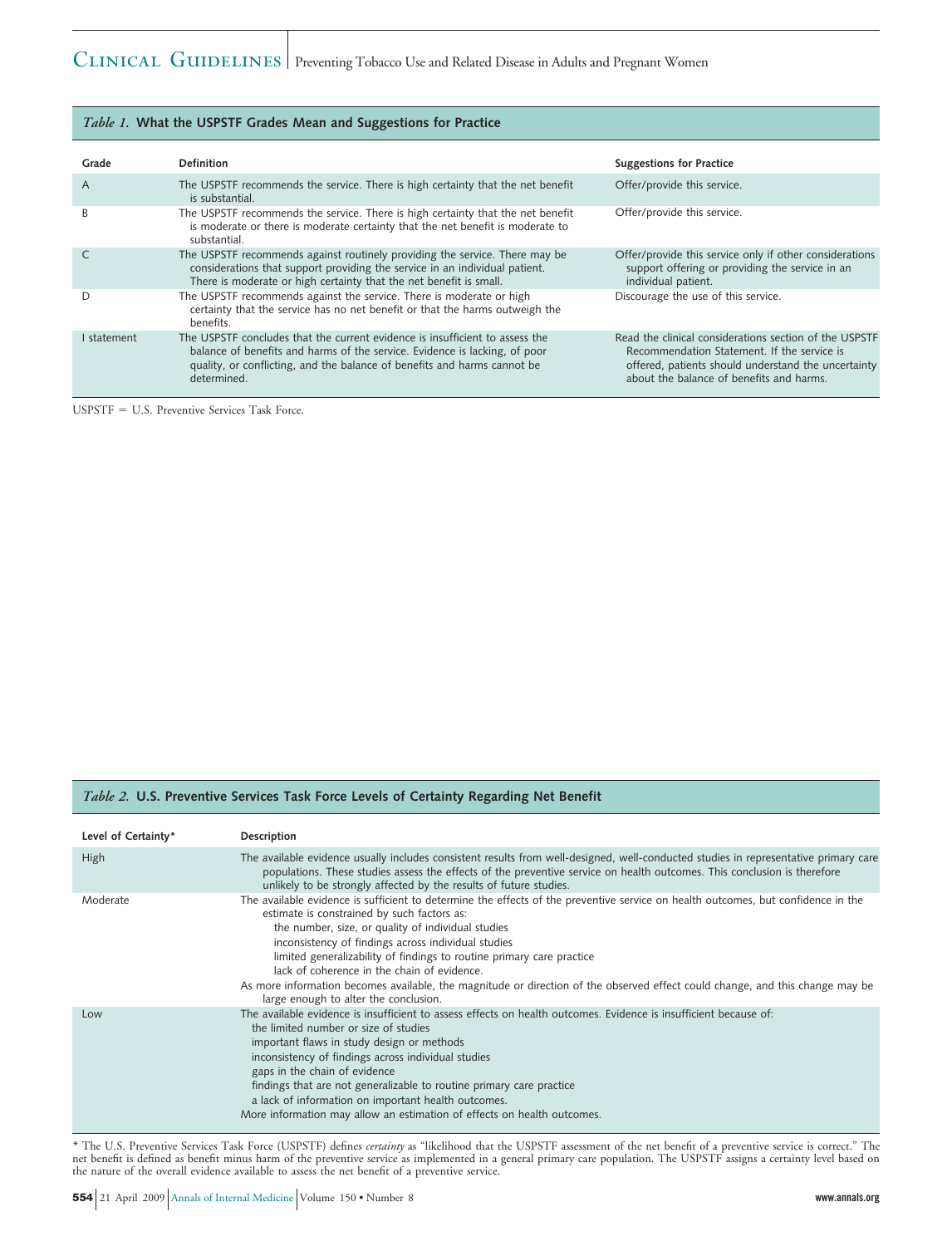available at www.aafp.org/online/en/home/policy/policies/t /tobacco.html.

Clinical recommendations of the American College of Preventive Medicine on tobacco cessation counseling (6) are available at www.acpm.org/pol\_practice.htm.

Recommendations of the American College of Obstetricians and Gynecologists for assisting smoking cessation during pregnancy (7) are available at www.acog.org/departments /dept\_notice.cfm?recno=13&bulletin=1863.

From the U.S. Preventive Services Task Force, Agency for Healthcare Research and Quality, Rockville, Maryland.

**Disclaimer:** Recommendations made by the USPSTF are independent of the U.S. government. They should not be construed as an official position of the Agency for Healthcare Research and Quality or the U.S. Department of Health and Human Services.

**Financial Support:** The USPSTF is an independent, voluntary body. The U.S. Congress mandates that the Agency for Healthcare Research and Quality support the operations of the USPSTF.

**Potential Financial Conflicts of Interest:** None disclosed.

**Requests for Single Reprints:** Reprints are available from the USPSTF Web site (www.preventiveservices.ahrq.gov).

#### **References**

1. **Fiore MC, Jaen CR, Baker TB, Bailey WC, Benowitz NL, Curry SJ, et al.** Treating tobacco use and dependence: 2008 Update. Clinical Practice Guideline. Rockville, MD: U.S. Department of Health and Human Services, Public Health Service; 2008. Accessed at www.surgeongeneral.gov/tobacco/ on 24 September 2008.

2. **Guide to community preventive services: tobacco use.** Atlanta: Centers for Disease Control and Prevention. Accessed at www.thecommunityguide.org /tobacco on 16 March 2009.

3. **Fiore MC, Bailey WC, Cohen SJ, Dorfman SF, Fox BJ, Goldstein MG, et al.** Treating tobacco use and dependence. Clinical Practice Guideline. Rockville, MD: U.S. Department of Health and Human Services, Public Health Service; 2000. Accessed at www.surgeongeneral.gov/tobacco/treating\_tobacco\_use.pdf on 31 March 2009.

4. **U.S. Preventive Services Task Force.** Counseling to prevent tobacco use and tobacco-caused disease: recommendation statement. Rockville, MD: Agency for Healthcare Research and Quality; 2003. Accessed at www.preventiveservices.ahrq .gov on 24 September 2008.

5. **American Academy of Family Physicians.** Tobacco Use, Prevention and Cessation. Policy statement. Leawood, KS: American Academy of Family Physicians, 2005. Accessed at www.aafp.org/online/en/home/policy/policies/t/tobacco.html on 24 September 2008.

6. **Kattapong VJ, Locher TL, Secker-Walker RH, Bell TA.** American College of Preventive Medicine practice policy. Tobacco-cessation patient counseling. Am J Prev Med. 1998;15:160-2. [PMID: 9713673]

7. **ACOG Committee on Health Care for Underdeserved Women.** ACOG committee opinion. Number 316, October 2005. Smoking cessation during pregnancy. Obstet Gynecol. 2005;106:883-8. [PMID: 16199654]

#### **ANNALS BACK FILES**

The *Annals* Back Files collection, encompassing the full text of articles from 1927 to 1992, is available at www.annals.org. Features include:

Fully searchable, high-resolution PDFs Fully searchable HTML pages displaying the article citation, abstract, and references HTML reference linking, including toll-free interjournal linking to other journals hosted by Highwire Press